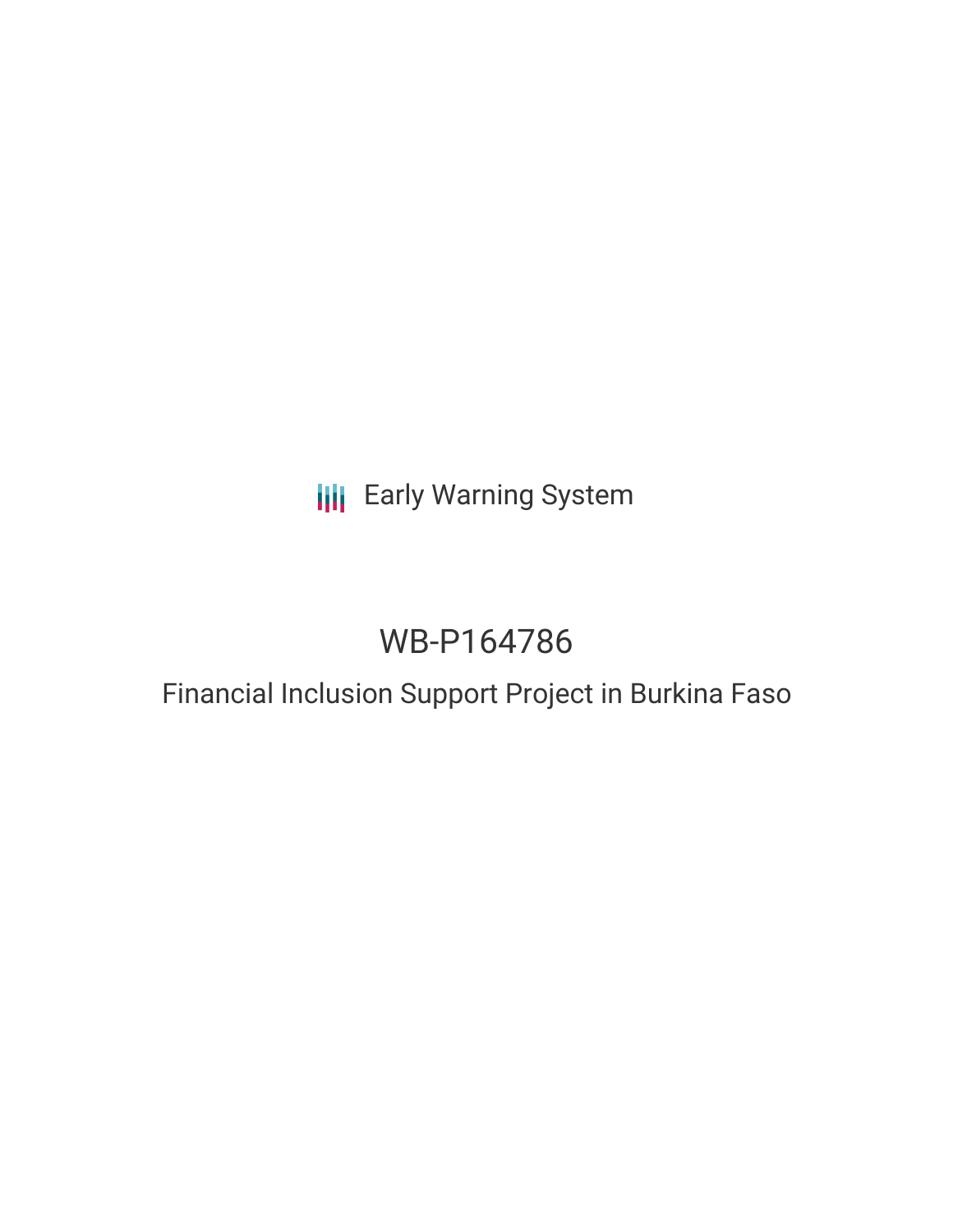

#### **Quick Facts**

| <b>Countries</b>               | Burkina Faso               |
|--------------------------------|----------------------------|
| <b>Financial Institutions</b>  | World Bank (WB)            |
| <b>Status</b>                  | Proposed                   |
| <b>Bank Risk Rating</b>        | B                          |
| <b>Borrower</b>                | Government of Burkina Faso |
| <b>Sectors</b>                 | Finance                    |
| <b>Investment Amount (USD)</b> | \$50.00 million            |
| <b>Project Cost (USD)</b>      | \$50.00 million            |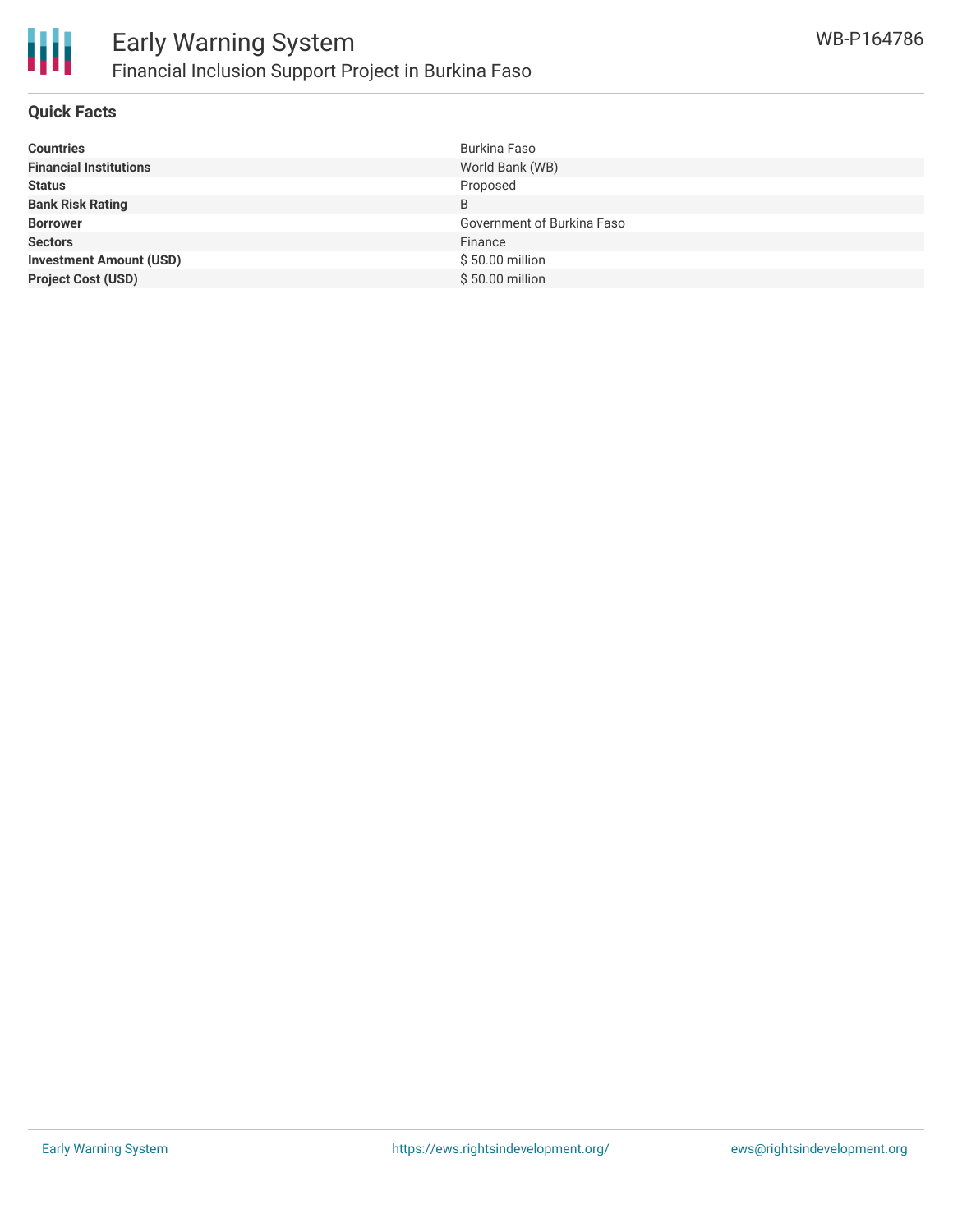

## **Project Description**

Project description not provided at the time of disclosure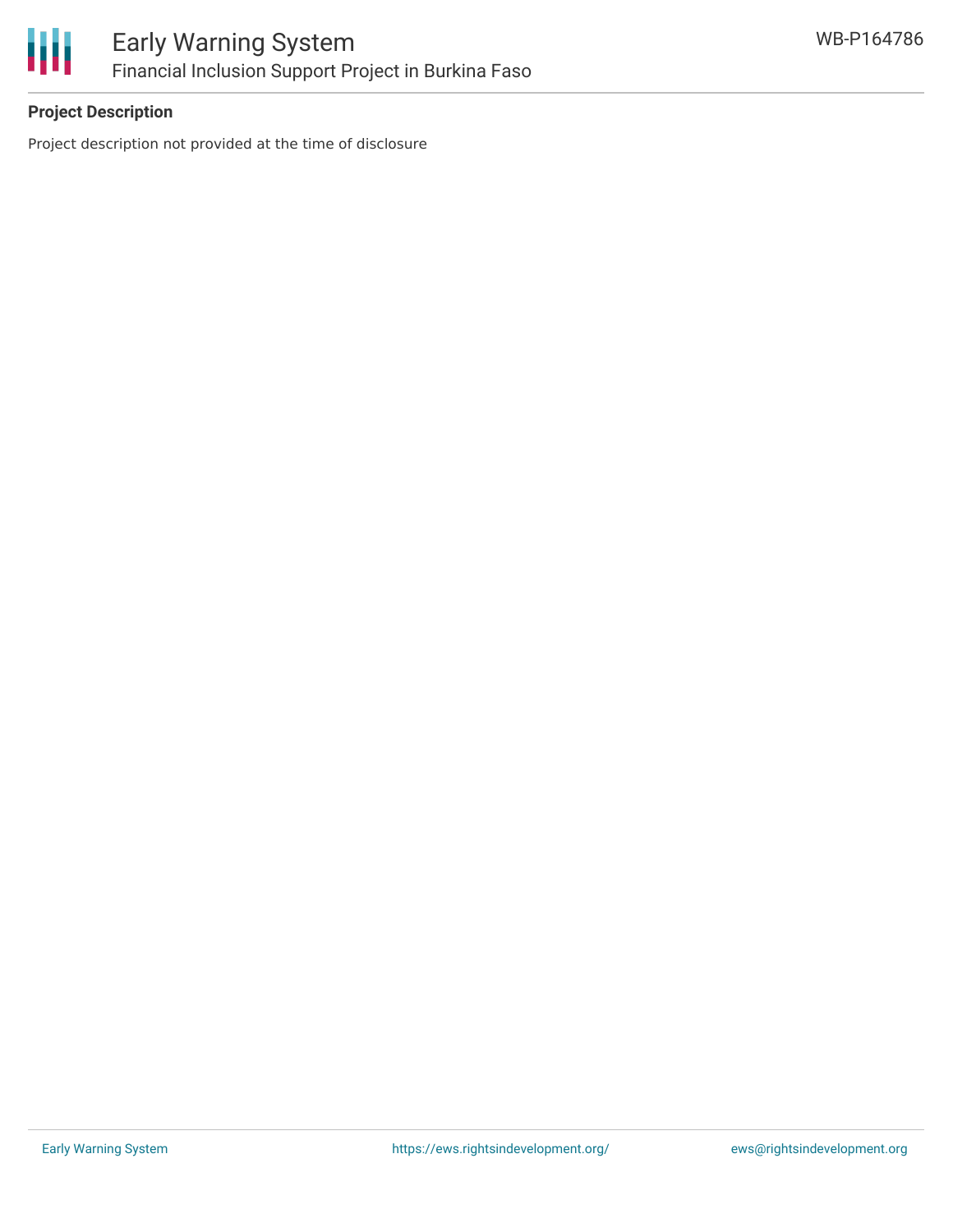

## **Investment Description**

World Bank (WB)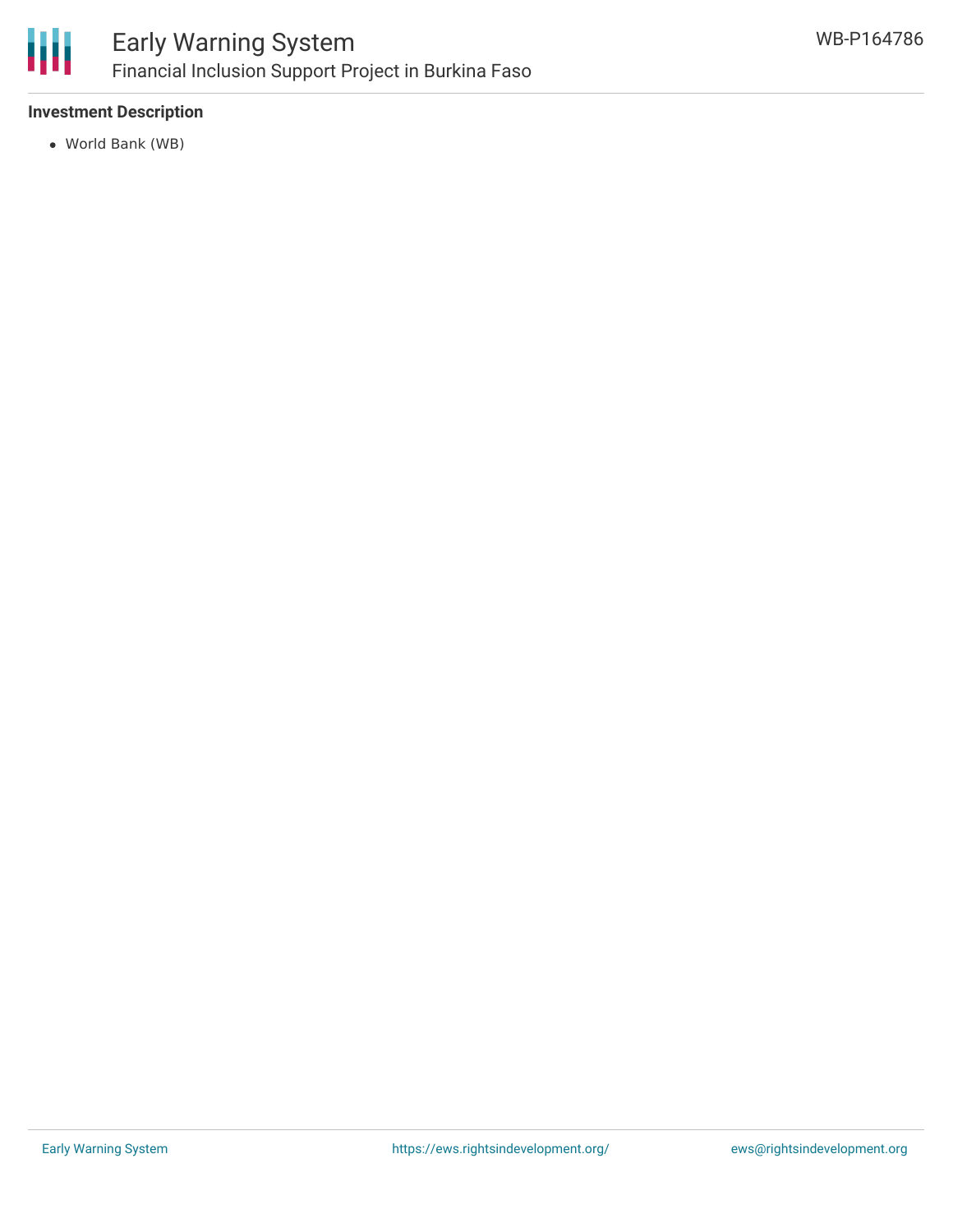

## **Contact Information**

No contact information provided at the time of disclosure

ACCOUNTABILITY MECHANISM OF WORLD BANK

The World Bank Inspection Panel is the independent complaint mechanism and fact-finding body for people who believe they are likely to be, or have been, adversely affected by a World Bank-financed project. If you submit a complaint to the Inspection Panel, they may investigate to assess whether the World Bank is following its own policies and procedures for preventing harm to people or the environment. You can contact the Inspection Panel or submit a complaint by emailing ipanel@worldbank.org. You can learn more about the Inspection Panel and how to file a complaint at: http://ewebapps.worldbank.org/apps/ip/Pages/Home.aspx.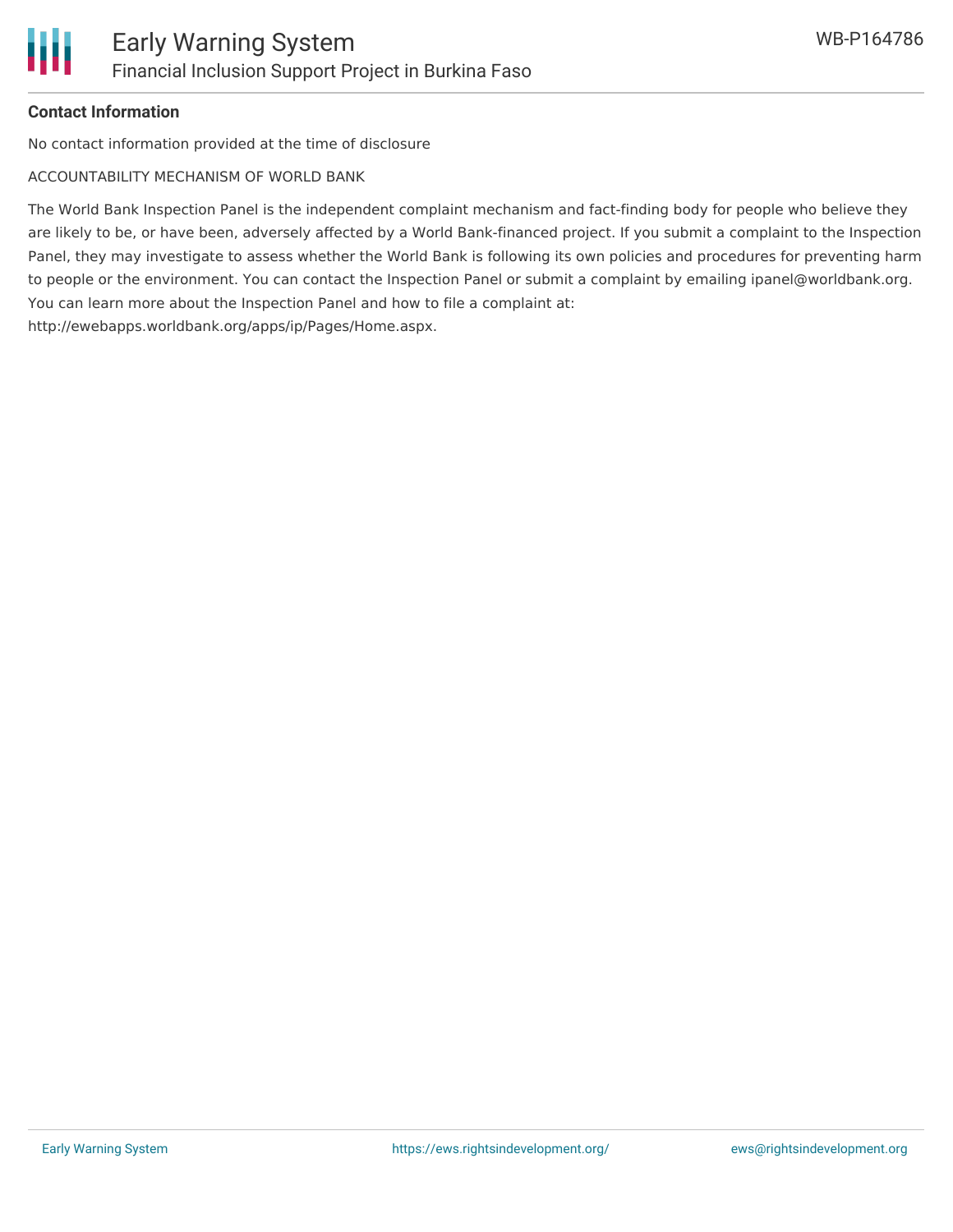

### **Bank Documents**

• Project [Information](http://projects.worldbank.org/P164786?lang=en)